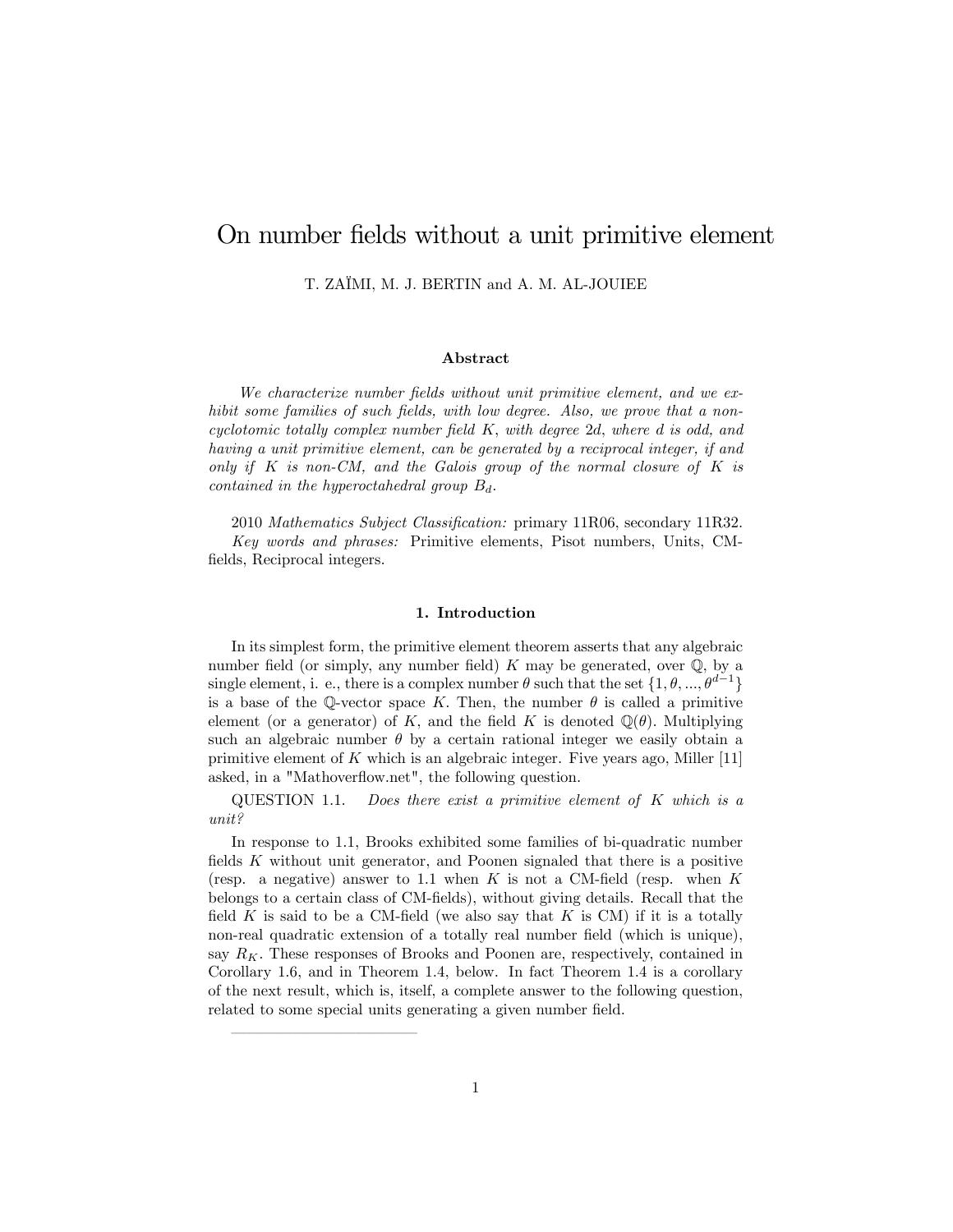$\text{QUESTION 1.2.}$  Let K be a real (resp. a non-real) number field. Can we find a primitive element of  $K$  which is a Pisot (resp. is a complex Pisot) unit?

A Pisot number is a real algebraic integer greater than 1, whose other conjugates are of modulus less than one, and a complex Pisot number is a non-real algebraic integer with modulus greater than 1 whose other conjugates, except its complex conjugate, are of modulus less than one. Clearly, a positive answer to 1.2 yields a positive response to 1.1, since a Pisot (resp. a complex Pisot) unit is a Pisot (resp. a complex Pisot) number which is a unit.

Throughout, when we speak about conjugates and the degree of an algebraic number or of a number field, without mentioning the basic field, this is meant over Q. Similarly, if the extension  $\mathbb{Q} \subset K$  is normal (resp. is cyclic), then we say that K is normal (resp. K is cyclic). Also, we denote, respectively, by  $\Omega_K$ ,  $G_K$ , D and d the group of roots of unity in  $K$ , the Galois group of the normal closure of K, i.e., the normal closure of the extension  $\mathbb{Q} \subset K$ , a negative square-free rational integer and a positive rational integer.

It is clear that we have a negative answer to 1.2 when  $K = \mathbb{Q}$ , or when K is a non-real quadratic field, since the units of  $K$ , in these two cases, belong to  $\Omega_K$ . The following theorem collects some known responses to 1.2; the first one is due to Pisot (see for instance [2], [5], [12], and the other may easily be deduced from the results of [3].

THEOREM 1.3.  $(i)$  A real number field, with degree greater than one, is generated by a Pisot unit.

(ii) Let K be a non-real number field K satisfying  $K \notin \{ \mathbb{Q}(i), \mathbb{Q}(i\sqrt{3}) \}.$ Then,  $K$  is generated by a complex Pisot unit, if and only if  $K$  is not  $CM$ , or  $\Omega_K \neq \{\pm 1\}$ , or  $K = \mathbb{Q}(i\sqrt{\beta})$  for some totally positive Pisot unit  $\beta$ , where  $i^2 = -1.$ 

It is worth noting, when  $\beta$  is a totally positive number, that  $x^2 + \beta$  is the minimal polynomial of  $i\sqrt{\beta}$  over  $\mathbb{Q}(\beta)$ , the conjugates of  $i\sqrt{\beta}$  (over  $\mathbb{Q}$ ) are the numbers  $\pm i\sqrt{\beta'}$ , where  $\beta'$  runs through the set of conjugates of  $\beta$ ,  $\mathbb{Q}(i\sqrt{\beta})$  is CM and  $R_{\mathbb{Q}(i\sqrt{\beta})} = \mathbb{Q}(\beta)$ . As mentioned above, the first consequence of Theorem 1.3 is a characterization of number fields, without unit primitive element.

THEOREM 1.4. The number field  $K$  is generated by a unit, if and only if  $K$ is not CM, or K is CM and  $\Omega_K \neq {\pm 1}$ , or  $\Omega_K = {\pm 1}$  and K is a CM-field of the form  $\mathbb{Q}(i\sqrt{\beta})$ , where  $\beta$  is a totally positive Pisot unit  $\beta$  (generating  $R_K$ ).

The following immediate consequence of Theorem 1.4 would clarify some results presented below.

COROLLARY 1.5. Let K be CM-field satisfying  $\Omega_K = \{\pm 1\}$ . If all totally positive units generating  $R_K$  are squares in  $R_K$ , then K has no unit primitive element.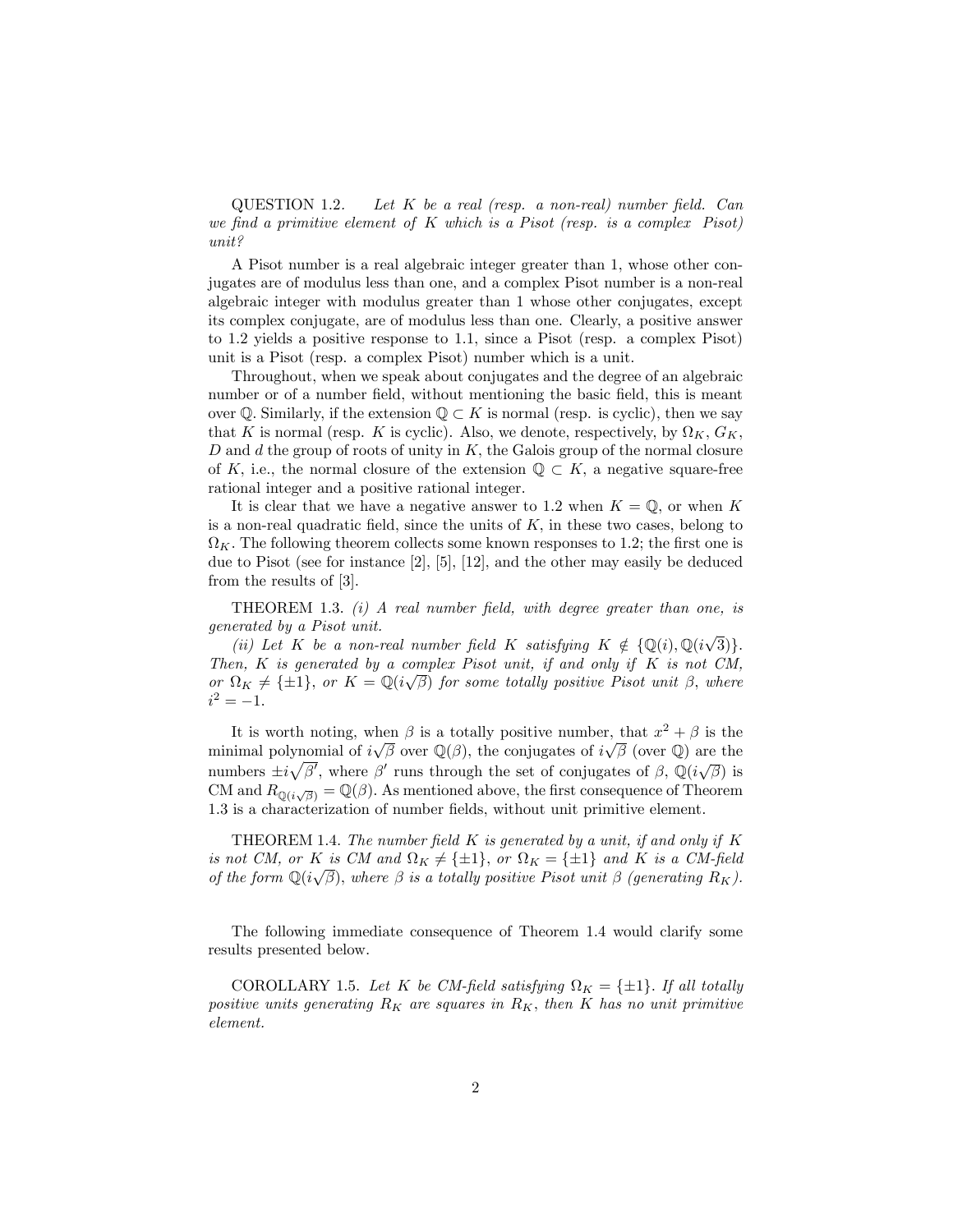Recall when K is a quartic CM-field, that the real quadratic field  $R_K$  contains a unique (fundamental) unit greater than 1, say  $f_K$ , such that any unit in  $R_K$  is of the form  $\varepsilon f_K^n$ , where  $\varepsilon = \pm 1$  and  $n \in \mathbb{Z}$ . In this case, we deduce from Theorem 1.4 the following consequence.

COROLLARY 1.6. Let  $K$  be a quartic field. Then,  $K$  has no unit primitive element, if and only if K is CM,  $\{i, i\sqrt{3}, e^{i2\pi/5}\} \cap K = \phi$  and  $(f_K$  has norm  $-1$ , or  $f_K$  has norm 1 and  $K \neq \mathbb{Q}(i\sqrt{f_K})$ .

A simple calculation (see also the proof of Corollary 1.6) shows that the field  $K = \mathbb{Q}(\sqrt{2}, \sqrt{D})$ , where  $D < -3$ , is a quartic CM-field,  $K \cap \{i, i\sqrt{3}, e^{i2\pi/5}\} = \phi$ and  $f_K = 1 + \sqrt{2}$ . It follows from Corollary 1.6, that K can not be generated by a unit, since  $f_K$  has norm  $-1$ . For the same reason (see for instance [14]) any quartic CM-field K satisfying the conditions  $K \cap \{i, i\sqrt{3}, e^{i2\pi/5}\} = \phi$  and  $R_K = \mathbb{Q}(\sqrt{a^2 + 4})$ , where a is a positive rational integer, has no unit generator. Similarly, there is no totally complex quadratic extension K of  $\mathbb{Q}(\sqrt{6})$ , which is generated by a unit, since  $f_K = 5 + 4\sqrt{6}$  and  $(1 + i\sqrt{3})/2 \in \mathbb{Q}(i\sqrt{5 + 4\sqrt{6}})$ . It is also worth noting that Corollary 1.6 yields that the field  $\mathbb{Q}(i\sqrt{2+\sqrt{3}})$  =  $\mathbb{Q}(\sqrt{3}, i\sqrt{2})$  is the unique quartic CM-field K, having a unit primitive element, and such that  $\sqrt{3} \in K$  and  $\Omega_K = \{\pm 1\}$ , as the norm of  $f_K = 2 + \sqrt{3}$  is 1. From this computation another question arises.

QUESTION 1.7. Let  $R$  be a totally real number field. Does there exists exist a CM-field (resp. Do there exist infinitely many CM-fields)  $K$  without unit primitive element and satisfying  $R_K = R$ ?

Clearly, we have a positive answer to 1.7 when  $R = \mathbb{Q}$ , since each quadratic field  $\mathbb{Q}(\sqrt{D})$ , where  $D \notin \{-1, -3\}$ , has no unit generator. Also we may deduce from Corollary 1.6, a positive answer to 1.7, when  $R$  is quadratic.

COROLLARY 1.8. Let  $R$  be a real quadratic field. Then there are infinitely many bi-quadratic CM-fields K, without unit primitive element and such that  $R_K = R.$ 

We are unable to answer 1.7 when the degree of  $R$  is greater than 2. Using Corollary 1.5, we can prove a positive response to 1.7, in some special cases. In particular, we have the following result.

THEOREM 1.9. Let K be a CM-field satisfying  $\Omega_K = {\pm 1}$ . Suppose that there is a fundamental set of units of  $R_K$ , whose elements  $f_1, ..., f_{d-1}$ , are positive, and such that for each embedding  $\sigma$  of  $R_K$  into  $\mathbb R$ , other than the identity of K, there is one and only one element of the set  $\{1, ..., d-1\}$ , say  $j_{\sigma}$ , such that  $\sigma(f_{j_{\sigma}}) < 0$ . If the correspondence  $\sigma \mapsto j_{\sigma}$  is one-to-one, then K has no unit primitive element.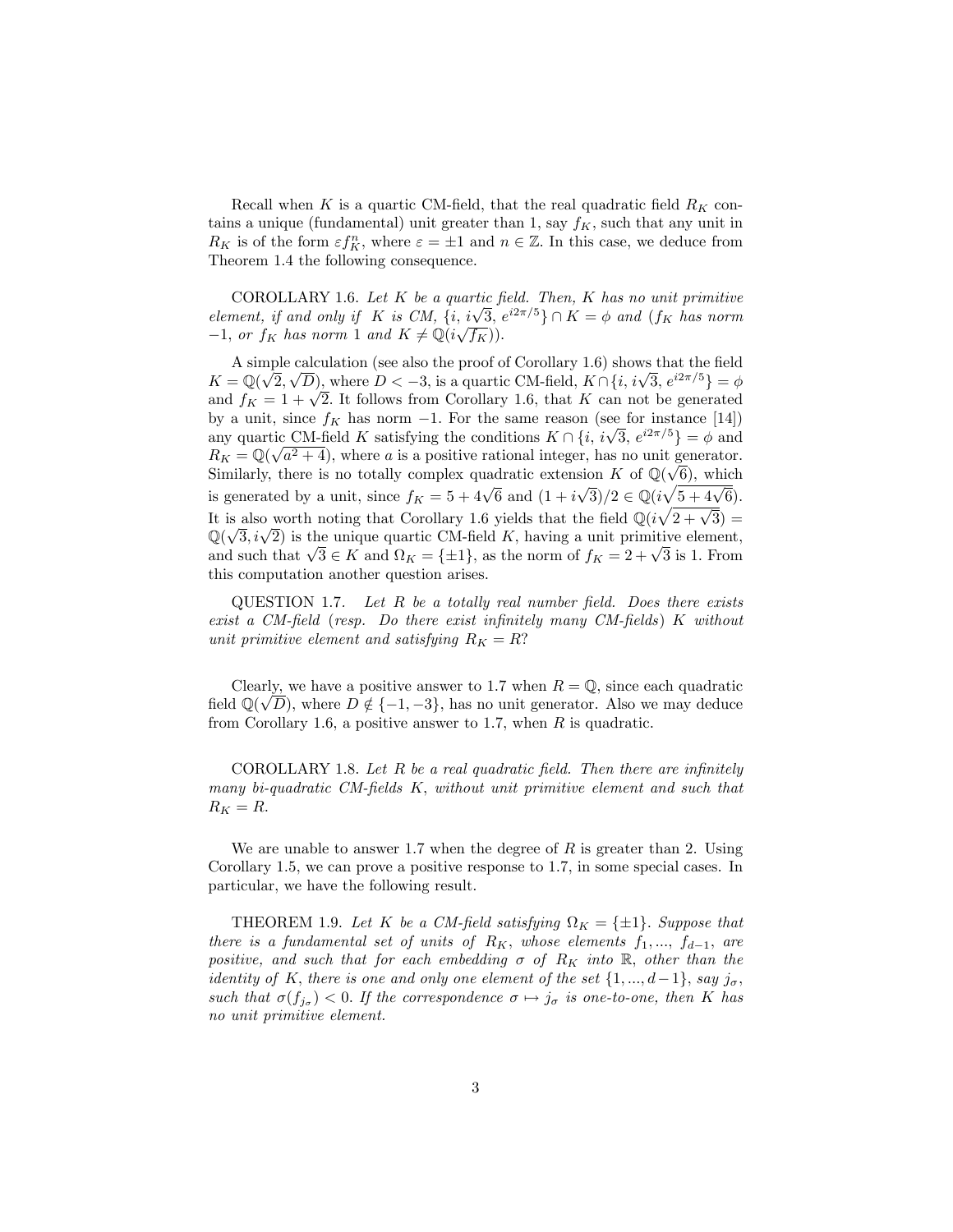A remarkable class of the set of units is formed by reciprocal integers. An algebraic integer  $\alpha$  is said to be reciprocal if  $1/\alpha$  is a conjugate of  $\alpha$ . Then, the inverse of each conjugate of  $\alpha$  is also a conjugate of  $\alpha$ , the degree of  $\alpha$  is even, except when  $\alpha = \pm 1$ , and  $G_{\mathbb{Q}(\alpha)}$  is a subgroup of the hyperoctahedral group  $B_d = \mathbb{Z}/2 \wr S_d$ , where  $\mathbb{Z}/2$  is the cyclic group with order 2,  $S_d$  is the the symmetric group on d letters, and each  $\sigma \in G_{\mathbb{Q}(\alpha)}$  is identified, for an appropriate ordering of the conjugates  $\alpha_1, \dots, \alpha_{2d}$  of  $\alpha$ , with an element  $\tilde{\sigma}$  of  $S_{2d}$ , defined by the equalities  $\sigma(\alpha_j) = \alpha_{\tilde{\sigma}(j)} \forall j \in \{1, ..., 2d\}$ . The following question has been considered by Lalande [10].

 $\text{QUESTION 1.10.}$  Let  $K$  be a number field, having a unit primitive element, and such that  $G_K \subseteq B_d$ , where 2d is the degree of K. Is K generated by a reciprocal integer?

Here the notation  $G_K \subseteq B_d$ , means that  $G_{\mathbb{Q}(\theta)} \subseteq B_d$  for a certain generator  $\theta$  of K; with an appropriate ordering of the conjugates of  $\theta$ . In fact, Lalande [10] obtained a positive answer to 1.10, when the field  $K$  has at least one real conjugate (in this case the condition "having a unit primitive element" may be removed). To complete this result it remains to consider the case where  $K$ is totally complex, i.e., all conjugates of  $K$  are non-real. Clearly, we have a positive answer to 1.10, when  $K$  is cyclotomic, that is when  $K$  is generated by a root of unity, and in particular, for  $K$  being a non-real quadratic field, because in this last case  $K = \mathbb{Q}((1 + i\sqrt{3})/2)$  or  $K = \mathbb{Q}(i)$ . The theorem below gives some partial responses to 1.10.

# THEOREM 1.11.

(i) Let  $K$  be a non-cyclotomic totally complex number field, having a unit primitive element, with degree 2d; where d is odd. Then, K is generated by a reciprocal integer if and only if  $G_K \subseteq B_d$  and K is non-CM.

(ii) Let  $K$  be a quartic totally complex field having a unit primitive element. Then, K is generated by a reciprocal integer if and only if  $G_K \subseteq B_2$ .

(iii) Let K be a CM-field satisfying  $\Omega_K = \{\pm 1\}$ . Then K is generated by a reciprocal integer if and only if there is a totally positive reciprocal integer  $\beta$ such that  $\mathbb{Q}(\beta) = R_K$  and  $K = \mathbb{Q}(i\sqrt{\beta}).$ 

Recall that the problem whether a number field may be generated by a nonreciprocal unit  $\alpha$  satisfying certain conditions related to the distribution, in the complex plane, of the conjugates of  $\alpha$  has been considered by Dubickas in [6].

The proofs of Theorem 1.11 and some related lemmas, presented in the last section, use Theorem 1.3, Kronecker's theorem, asserting that an algebraic integer is a root of unity when its conjugates belong to the unit circle, and a well-known characterization of CM-fields, which says that a non-real number field  $K$  is CM, if and only if  $K$  is closed under complex conjugation, and each embedding of  $K$  into  $\mathbb C$  commutes with complex conjugation (see for instance [4]). In the next section we easily deduce Theorem 1.4 from Theorem 1.3. The corollaries, Theorem 1.9, and two auxiliary results, proved in the third section, allow us to obtain families of number fields with degree at most 10, and without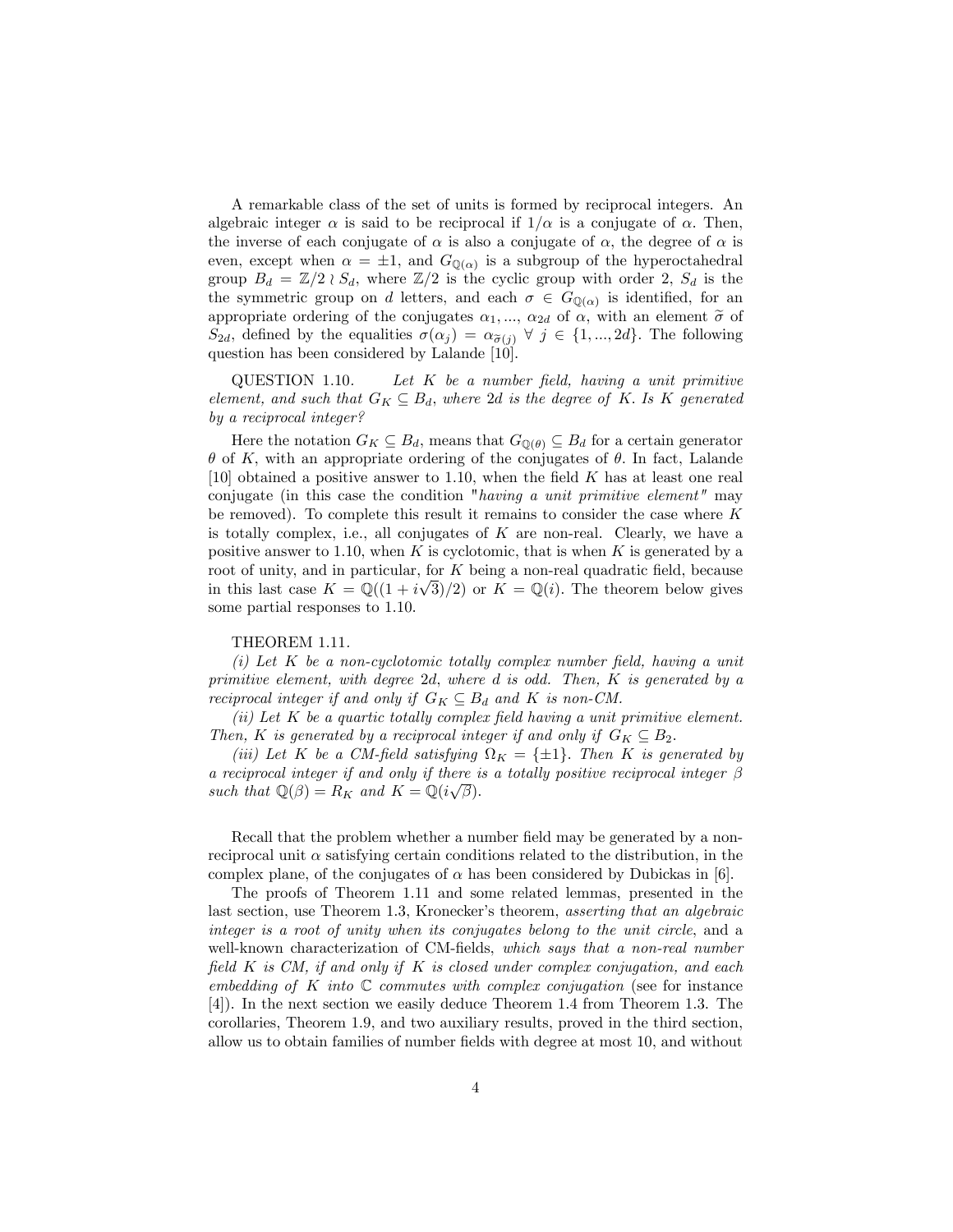unit generator. All computations are done using the systems PARI [1] and SAGE [13].

#### 2. Proof of Theorem 1.4

**PROOF.** The direct implication in the equivalence: K is not CM, or  $\Omega_K \neq$  $\{\pm 1\}$ , or  $K = \mathbb{Q}(i\sqrt{\beta})$  for some totally positive Pisot unit  $\beta \Leftrightarrow K$  is generated by a unit, follows trivially from Theorem 1.3, since a real or a complex Pisot unit is a unit, and the fields  $\mathbb{Q}, \mathbb{Q}(i)$  and  $\mathbb{Q}(i\sqrt{3})$  are, respectively, generated by the units  $1, i = e^{i2\pi/4}$ , and  $(-1 + i\sqrt{3})/2 = e^{i2\pi/3}$ . To prove the converse, suppose that K is generated by a unit  $u$ , and K is CM (if K is non-CM, then there is no thing to show). Let  $u_1, \overline{u_1}, ..., u_d, \overline{u_d}$ , be the conjugates of u, and let  $\theta$  be a Pisot unit generating the real field  $R_K$ ; such an element  $\theta$  exits by Theorem 1.3 (i). If  $\theta_1, ..., \theta_d$ , designate the corresponding conjugates of  $\theta$ , then the conjugates of the algebraic integer  $u\theta^n$ , where  $n \in \mathbb{N}$ , are  $u_1\theta_1^n, \overline{u_1}\theta_1^n, ..., u_d\theta_d^n, \overline{u_d}\theta_d^n$ , and the result follows immediately by Theorem 1.3 (ii), since  $u\theta^n$  is a complex Pisot unit generating K, when n is sufficiently large. $\square$ 

# 3. Families of number fields without unit generator

# 3.1. PROOF OF COROLLARY 1.5

**PROOF.** Let K be a CM-field with  $\Omega_K = \{\pm 1\}$  and such that all totally positive units generating  $R_K$  are squares in  $R_K$ . Assuming on the contrary that K is generated by a unit, we have, by Theorem 1.4, that  $K = \mathbb{Q}(i\sqrt{\beta})$  for some totally positive (Pisot) unit  $\beta$  generating  $R_K$ . Then,  $\sqrt{\beta} \in R_K$ ,  $i = i\sqrt{\beta}/\sqrt{\beta} \in$  $K$  and this last relation leads to a contradiction, since  $K$  does not contain non-real roots of unity. $\square$ 

#### 3.2 PROOF OF COROLLARY 1.6

PROOF. Let K be a quartic field. If  $K \neq \mathbb{Q}(u)$  for all units  $u \in K$ , then we deduce from Theorem 1.4 that K is CM, and  $\Omega_K = {\pm 1} \Rightarrow i \notin K$ , (-1+  $i\sqrt{3}/2 \notin K$  and  $e^{i2\pi/5} \notin K$ ; thus  $K \cap \{i, i\sqrt{3}, e^{i2\pi/5}\} = \phi$ . Also, the case where  $f_K$  has norm 1 and  $K = \mathbb{Q}(i\sqrt{f_K})$  can not hold, because  $f_K$  is a totally positive unit, and so  $i\sqrt{f_K}$  is a unit generating the CM-field  $\mathbb{Q}(i\sqrt{f_K})$ .

To prove the converse, notice first when  $\xi \in \Omega_K$  and  $\xi \neq \pm 1$ , that a conjugate of  $\xi$  belongs to the set  $\{e^{i2\pi/3}, e^{i2\pi/4} = i, e^{i2\pi/6}\}\$  if  $\xi$  is quadratic, or to the set  $\{e^{i2\pi/5}, e^{i2\pi/8}, e^{i2\pi/10}, e^{i2\pi/12}\}$ , when  $\xi$  is quartic. It follows from the equalities  $(e^{i2\pi/6})^2 = e^{i2\pi/3} = (-1 + i\sqrt{3})/2$ ,  $(e^{i2\pi/10})^2 = e^{i2\pi/5}$  and  $(e^{i2\pi/8})^2 = (e^{i2\pi/12})^3 = i$ , that the relation  $\{i, i\sqrt{3}, e^{i2\pi/5}\} \cap K = \phi$  implies  $\Omega_K = \{\pm 1\}$ . Now, assume on the contrary, that the CM-field K, satisfying the two conditions:  $\{i, i\sqrt{3}, e^{i2\pi/5}\} \cap K = \phi$  and  $f_K$  has norm  $-1$  (resp. has norm 1 and  $K \neq \mathbb{Q}(i\sqrt{f_K})$ , is generated by a unit. It follows, by Corollary 1.5, that there is a totally positive unit  $\beta$  such that  $R_K = \mathbb{Q}(\beta)$ ,  $K = \mathbb{Q}(i\sqrt{\beta})$ and  $\sqrt{\beta} \notin R_K$ . Hence,  $\beta = f_K^{2(l+1)}$  (resp.  $\beta = f_K^{2(l+1)}$ , or  $\beta = f_K^{2l+1}$ ), for some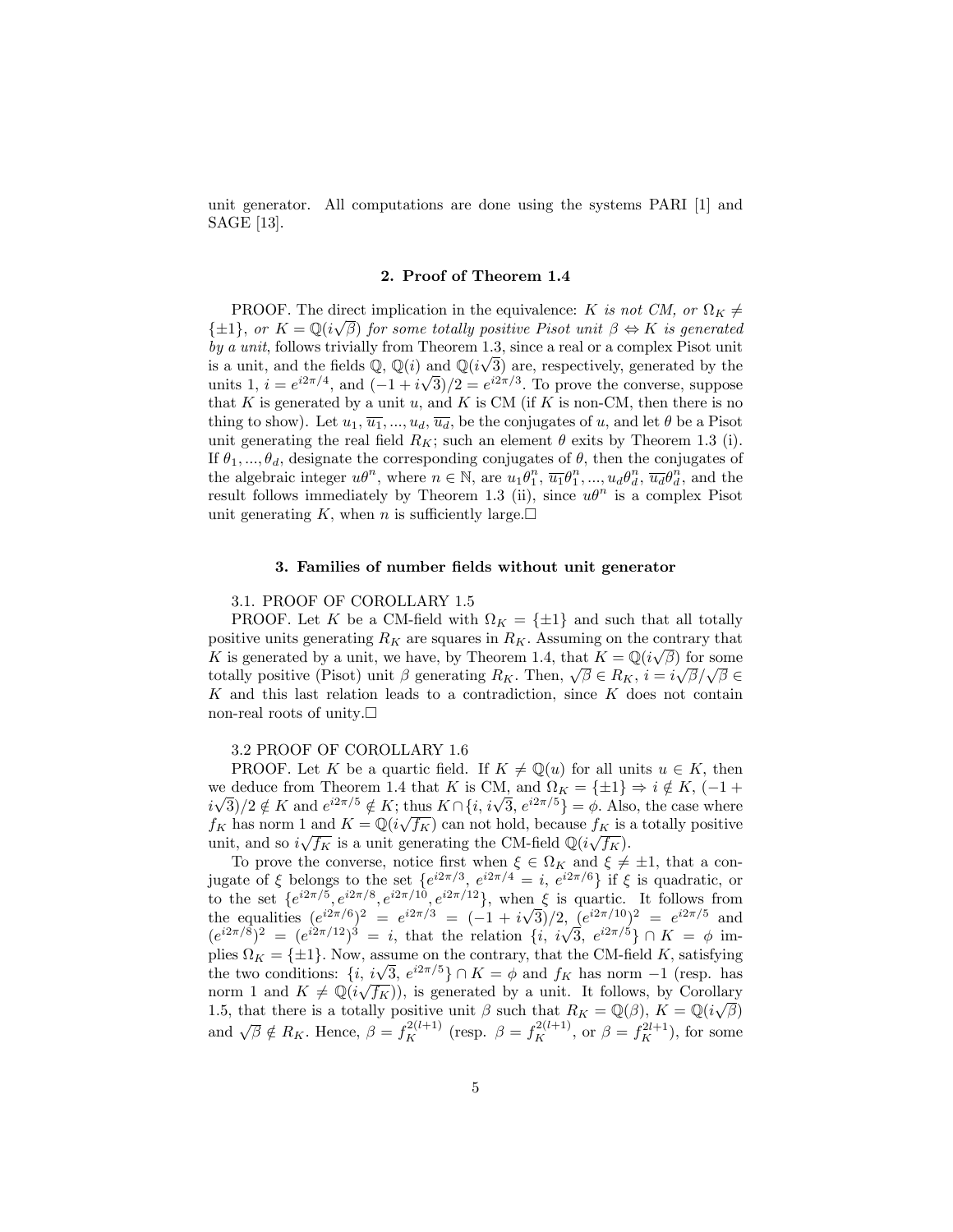non-negative rational integer  $l, \sqrt{\beta} = f_K^{(l+1)} \in R_K$  (resp.  $\sqrt{\beta} = f_K^{(l+1)} \in R_K$ , or  $i\sqrt{\beta} = i f_K^l \sqrt{f_K} \in \mathbb{Q}(i\sqrt{f_K}) \Rightarrow K \subseteq \mathbb{Q}(i\sqrt{f_K})$ , and this last relation leads to a contradiction.  $\Box$ 

# 3.3. PROOF OF COROLLARY 1.8

PROOF. Set  $R = \mathbb{Q}(\sqrt{N})$ , where N is a square-free rational integer greater than one. Then, each bi-quadratic field K of the form  $R(\sqrt{D}) = \mathbb{Q}(\sqrt{N}, \sqrt{D})$  is a normal CM-field such that  $G_K$  is the Klein group,  $R_K = R$ , and  $e^{i2\pi/5} \notin K$ , as  $\mathbb{Q}(e^{i2\pi/5})$  is cyclic. Letting (for instance) |D| run through the set of prime numbers greater than  $\max\{3, N\}$ , we see that the quadratic subfields of K are  $\mathbb{Q}(\sqrt{N})$ ,  $\mathbb{Q}(\sqrt{D})$  and  $\mathbb{Q}(\sqrt{ND})$ , and so  $\{i, i\sqrt{3}\} \cap K = \phi$ . Then, the result follows immediately from Corollary  $1.6$ .

The following interesting lemma, due to the referee, determines whether a totally real number field  $R$  is generated by a totally positive unit which is not a square in  $R$ , and allow us to simplify the proofs of Theorem 1.9 and Proposition 3.3 below. To state this result, set  $f_1 = -1$ ,  $\{f_2, ..., f_d\}$  a fundamental set of units of R,  $\sigma_1, ..., \sigma_d$  the distinct of embeddings of K into  $\mathbb{C}, h$  the usual group isomorphism from the multiplicative group  $\{-1, 1\}$  into the additive group  $\mathbb{F}_2$ (sending 1 to 0, and  $-1$  to 1), and

$$
M_R = [h(sg(\sigma_j(f_k)))]_{1 \le j \le d}^{1 \le k \le d}
$$

the  $d \times d$  matrix, whose  $(j, k)$ th entry is the image by h of the signature of  $\sigma_j (f_k)$ .

LEMMA 3.1. A totally real number field  $R$  is generated by a totally positive unit which is not a square in R if and only if  $\det(M_R) = 0$ .

PROOF. It is clear that  $\det(M_R)$  belongs to the field  $\mathbb{F}_2$ . If  $\det(M_R) = 0$ , then a certain sum of the columns of  $M_R$  is the zero vector, so that the product of the corresponding product of distinct  $f_k/s$  is totally positive. On the other hand, if  $\det(M_R) = 1$ , then no such product is totally positive and so the only totally positive units in R are squares.  $\square$ 

#### 3.4. PROOF OF THEOREM 1.9

PROOF. With the notation above, let  $R = R_K$ , where K is a CM-field satisfying  $\Omega_K = \{\pm 1\}$ . By re-ordering, if necessary, the embedding of R into  $\mathbb{R}$ , we obtain that  $M_R$  is a upper triangular matrix having only ones on its diagonal. Hence,  $\det(M_R) = 1$  and the result follows immediately by Lemma 3.1 and Corollary  $1.5 \square$ 

The following consequence of Theorem 1.9 allows us to answer 1.7, in some particular cases, and also to obtain families of sextic cyclic CM-fields without unit generator.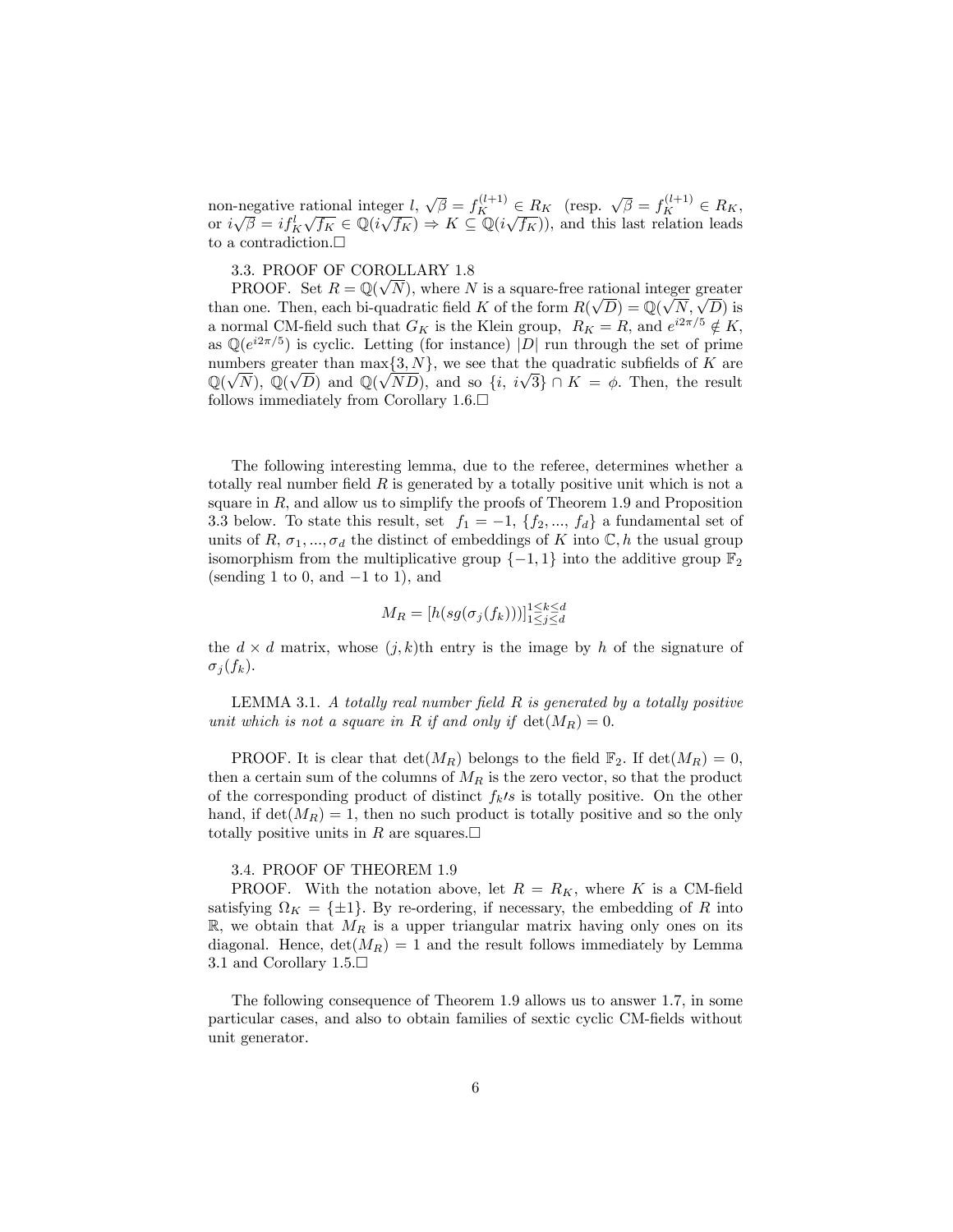COROLLARY 3.2. Let  $R$  be a normal real number field with odd prime degree. If there is an element of R whose all conjugates, but one, have the same sign and form a fundamental set of units of  $R$ , then there are infinitely many cyclic CM-fields K, of the form  $R(\sqrt{D})$ , without unit primitive element, and such that  $R_K = R$ .

**PROOF.** Notice first that if  $\theta$  generates the totally real number field R. then  $\theta + \sqrt{D}$  is a primitive element of the field  $K := R(\sqrt{D})$ . Hence, K is CM,  $R_K = R$ , and K is normal, as R is so. By considering the element  $\sigma$  of  $G_K$ , which sends  $\sqrt{D}$  to  $-\sqrt{D}$ , and whose restriction to R is a generator of  $G_R$  (R is cyclic because its degree d is prime), we obtain from the equivalences:  $\sigma^j(\theta) = \theta \Leftrightarrow j \equiv 0 \mod d$ , and  $\sigma^j(\sqrt{D}) = \sqrt{D} \Leftrightarrow j \equiv 0 \mod 2$ , where  $j \in \mathbb{Z}$ , that the order of  $\sigma$  is 2d and so K is cyclic.

In order to apply Theorem 1.9 we first prove that the equality  $\Omega_K = \{\pm 1\}$ holds, when D is sufficiently small. Indeed, let  $\zeta \in \Omega_K$  satisfying  $\zeta \neq \pm 1$ . Then, the degree of  $\zeta$  is 2 or 2d. Since K is cyclotomic when the degree of  $\zeta$  is 2d, and as there are at most a finite number of cyclotomic fields with a given degree, we immediately see that the degree of  $\zeta$  is not 2d, when D is sufficiently small. Notice also that a calculation similar to the one in the proof of Corollary 1.6, gives that the degree of  $\zeta$  can not be equal to 2, when  $\{i, i\sqrt{3}\} \cap K = \phi$ . Because the cyclic field  $K$  contains one and only one quadratic field, namely  $\mathbb{Q}(\sqrt{D})$ , the condition  $D \notin \{-1, -3\}$  implies immediately  $\{i, i\sqrt{3}\} \cap K = \phi$ and so the claim is proved. To conclude consider the conjugates, say  $u_1, \ldots,$  $u_d$  of a unit u of R, satisfying the second assumption in Corollary 3.1. By replacing, if necessary, u by  $-u$ , we may re-order these numbers so that  $u_1 >$  $0, \ldots, u_{d-1} > 0$ , and  $u_d < 0$ . Also, we may suppose, without loss of generality that  $\{u_1, ..., u_{d-1}\}$  is a fundamental set of units of R. Now, let  $\varphi_i$  be the unique automorphism of R sending  $u_d$  to  $u_j$ , where  $j \in \{1, 2, ..., d\}$ . Then,  $G_R = \{\varphi_1, ..., \varphi_d\} = \{\sigma_1, ..., \sigma_d\}$ , where  $\sigma_j := \varphi_j^{-1} \ \ \forall \ j \in \{1, ..., d\}$ , and so for each  $\sigma_j$ , with  $\sigma_j \neq \sigma_d$  ( $\sigma_d$  is the identity of R), there is one and only one element  $j_{\sigma}$   $(j_{\sigma} = j)$  of the set  $\{1, ..., d-1\}$  such that  $\sigma_j (u_{j_{\sigma}}) < 0$ , as  $\sigma_j (u_j) = u_d$ . Then, the results follows immediately from Theorem 1.9, since the above mentioned correspondence between the group  $G_R$  and the set  $\{1, ..., d\}$  is trivially one-toone. $\square$ 

Using Corollary 3.2, one can easily deduce a positive answer to 1.7 when  $R$ runs through the following set of normal cubic fields  $C_n := \mathbb{Q}(\theta_n)$ , defined by the conditions  $\theta_n^3 - n\theta_n + n = 0$ , *n* is a square-free positive rational integer, the residue mod 3 of each prime divisor of n is 1, and  $4n - 27$  is the square of a rational integer.

This family of normal cubic fields has been investigated by Francisca [7], who has also shown that each field  $C_n$  contains a unit, say u, such that the set  $\{u, u'\}$ , where u' is a conjugate of u, is a fundamental set of units of  $C_n$  and the conjugates of  $u$  do not have the same sign; thus each  $C_n$  satisfies the condition of Corollary 3.2, and so there are infinitely many CM-fields of the form  $C_n(\sqrt{D})$ , without unit primitive element. In fact, using the approach of Gras [9] to show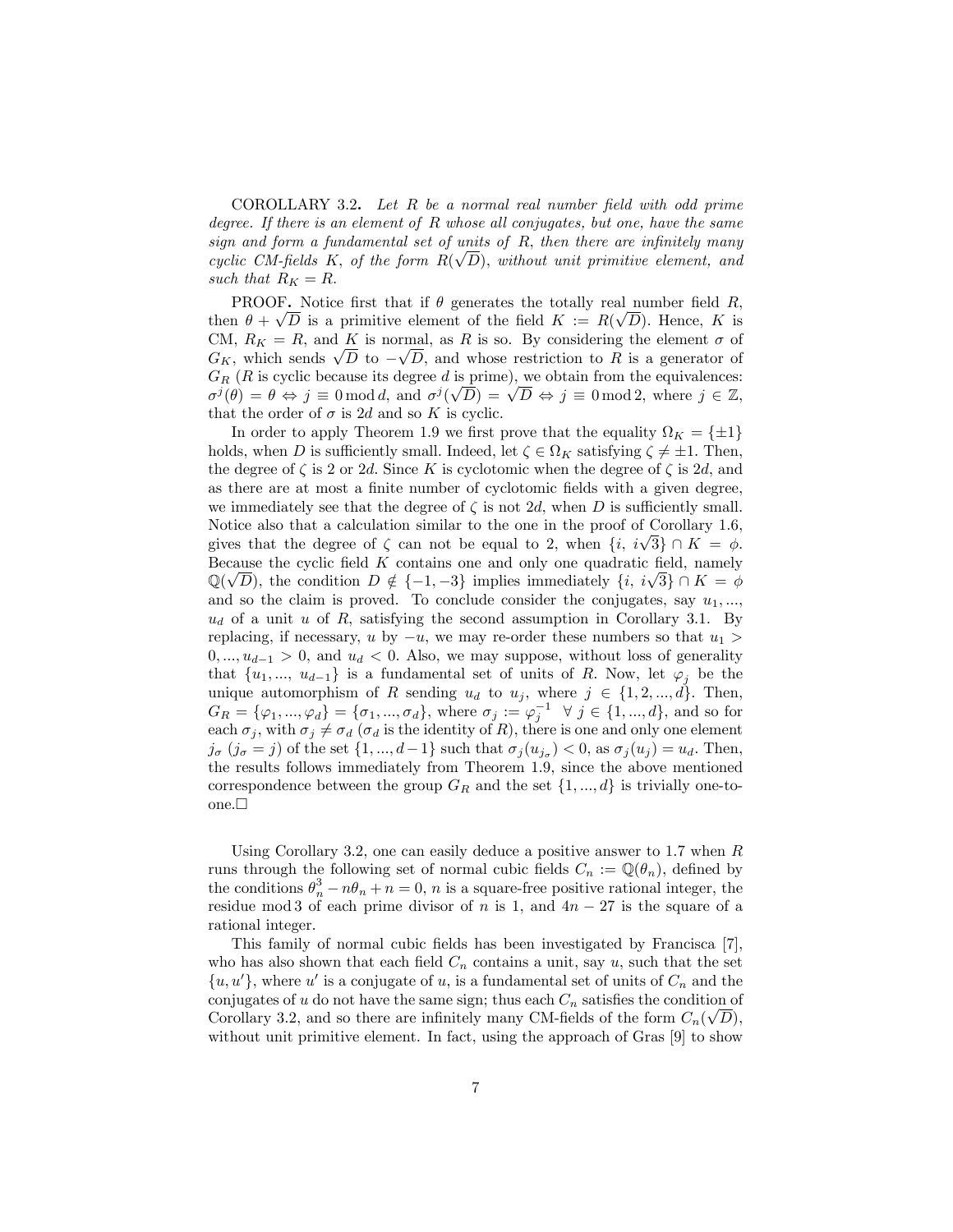Godwin's conjecture [8], a fundamental set of units of  $C_n$  is explicitly given in [7]. The following proposition exhibits two examples of families of CM-fields, having degrees 8 and 10, without unit generator.

PROPOSITION 3.3. If  $R = \mathbb{Q}(\theta)$ , where  $\theta^4 + \theta^3 - 3\theta^2 - \theta + 1 = 0$  (resp. where  $\theta^5 + \theta^4 - 4\theta^3 - 3\theta^2 + 3\theta + 1 = 0$ , then there are infinitely many (resp. many cyclic) CM-fields K of the form  $R(\sqrt{D})$ , without unit primitive element, and such that  $R = R_K$ .

PROOF. Case  $R = \mathbb{Q}(\theta)$  and  $\theta^5 + \theta^4 - 4\theta^3 - 3\theta^2 + 3\theta + 1 = 0$ 

Replacing  $(x + 1/x)$  by x in the irreducible cyclotomic polynomial  $(x^{11} 1/(x-1)$ , we see that  $R = R_{\mathbb{Q}(e^{i2\pi/11})}$ , R is cyclic and the conjugates of  $\theta$  are  $2\cos 2\pi/11 = 1.68..., 2\cos 4\pi/11 = 0.83..., 2\cos 6\pi/11 = -0.28..., 2\cos 8\pi/11 =$  $-1.30...$  and  $2 \cos 10\pi/11 = -1.91...$ 

With the same argument as in the first part of the proof of Corollary 3.2, we obtain that each field K of the form  $R(\sqrt{D})$ , where  $D \notin \{-1, -3, -11\}$ , is a cyclic CM-field such that  $R = R_K$  and  $\Omega_K = {\pm 1}$  (recall that  $\mathbb{Q}(\sqrt{-11})$  is the unique quadratic subfield of  $\mathbb{Q}(e^{i2\pi/11})$ . Using SAGE [13], we find that

$$
\{f_1(\theta) = \theta^2 - 2, f_2(\theta) = \theta^3 - 2\theta, f_3(\theta) = \theta^2 + \theta - 1, f_4(\theta) = \theta^4 + \theta^3 - 3\theta^2 - 3\theta\}
$$

is a fundamental set of units of  $R$ . Table 1 gives the approximate values of the elements of the corresponding four fundamental units of  $R$ .

### TABLE 1

|                                         | $f_1(\theta)$             | $f_2(\theta)$                | $f_3(\theta)$ | $f_4(\theta)$  |
|-----------------------------------------|---------------------------|------------------------------|---------------|----------------|
| $2\cos 2\pi/11$                         | 0.83                      | 1.39                         | 3.51          | $-0.76$        |
| $2\cos 4\pi/11$                         |                           | $-1.30$ $-1.08$              |               | $0.52$ $-3.51$ |
| $2\cos 6\pi/11$                         | $-1.91$ 0.54 $-1.20$ 0.59 |                              |               |                |
| $2\cos 8\pi/11$                         |                           | $-0.28$ 0.37 $-0.59$ $-0.52$ |               |                |
| $2\cos 10\pi/11$ 1.68 $-3.22$ 0.76 1.20 |                           |                              |               |                |

Then, we conclude similarly as in the proof of Theorem 1.9, where the corresponding matrix

$$
M_R = \begin{array}{ccccccc} & 1 & 0 & 0 & 0 & 1 \\ & 1 & 1 & 1 & 0 & 1 \\ 1 & 1 & 0 & 1 & 0 \\ & 1 & 1 & 0 & 1 & 1 \\ & 1 & 0 & 1 & 0 & 0 \end{array}
$$

satisfies  $\det(M_R) = 1$ .

Case  $R = \mathbb{Q}(\theta)$  and  $\theta^4 + \theta^3 - 3\theta^2 - \theta + 1 = 0$ 

In that case  $R$  is a totally real quartic field whose Galois group is the Dihedral group  $D_4$ . Similarly as in the proofs of Corollary 1.8 and of the case above, we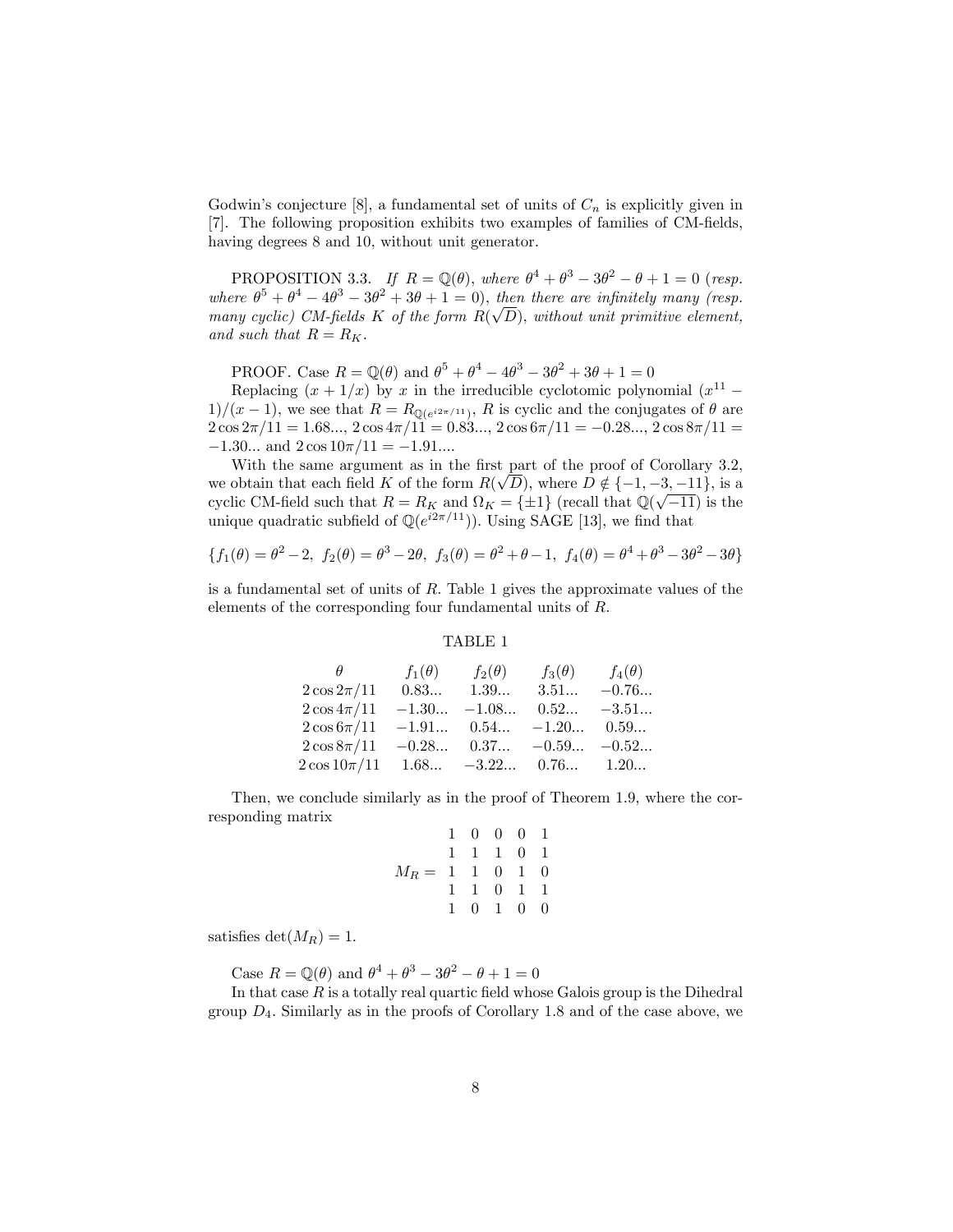obtain that  $K := R(\sqrt{D})$  is a CM-field with  $\Omega_K = \{\pm 1\}$ , for infinitely many D. Using  $SAGE$  [13] we find that

$$
\{f_1(\theta) = \theta, f_2(\theta) = \theta^3 + \theta^2 - 2\theta, f_3(\theta) = \theta^3 + 2\theta^2 - \theta - 1\}
$$

is a fundamental set of units of  $R$ . The approximative values of these units, together with their conjugates, are given in Table 2.

# TABLE 2

| $\theta = f_1(\theta)$ | $f_2(\theta)$ | $f_3(\theta)$ |
|------------------------|---------------|---------------|
| 1.35                   | 1.61          | 3.81          |
| 0.47                   | $-0.61$       | $-0.91$       |
| $-0.73$                | 1.61          | 0.42          |
| $-2.09$                | $-0.61$       | 0.67          |
|                        |               |               |

Then, we conclude as in previous case, since

$$
M_R = \begin{array}{cccccc} & 1 & 0 & 0 & 0 \\ 1 & 0 & 1 & 1 \\ 1 & 1 & 0 & 0 \\ 1 & 1 & 1 & 0 \end{array}
$$

and det $(M_R) = 1$ .

#### 4. Proof of Theorem 1.11

To make clear the proof of Theorem 1.11, let us show some auxiliary results. The first one has already been proved in  $[10]$ , we prefer to give a different simple proof.

LEMMA 4.1. ([10]) Suppose that the conjugates  $\theta_1, \theta_2, ..., \theta_{2d-1}, \theta_{2d}$  of an algebraic number  $\theta$  are ordered so that  $G_{\mathbb{Q}(\theta)} \subseteq B_d$ . Then,  $\theta_{2j} \in \mathbb{Q}(\theta_{2j-1})$   $\forall$  $j \in \{1, ..., d\}.$ 

PROOF. Let  $\theta_k$  be a conjugate, over the field  $\mathbb{Q}(\theta_{2j-1})$ , of the number  $\theta_{2j}$ , for some j and k. Then, there is an embedding  $\sigma$  of  $\mathbb{Q}(\theta_{2i-1}, \theta_{2i})$  into  $\mathbb{C}$  sending  $\theta_{2j-1}$  to  $\theta_{2j-1}$  and  $\theta_{2j}$  to  $\theta_k$  ( $\sigma$  is an extension of the identity of  $\mathbb{Q}(\theta_{2j-1})$ ). By considering an element of  $G_{\mathbb{Q}(\theta)} \subseteq B_d$  whose restriction to  $\mathbb{Q}(\theta_{2j-1}, \theta_{2j})$  is  $\sigma$ , we see that  $\sigma(\theta_{2j-1}) = \theta_{2j-1}, \sigma(\theta_{2j}) = \theta_{2j} \Rightarrow \theta_{2j} = \theta_k$ , and so the only conjugate of  $\theta_{2j}$  over  $\mathbb{Q}(\theta_{2j-1})$  is  $\theta_{2j}$ ; thus  $\theta_{2j} \in \mathbb{Q}(\theta_{2j-1}).\square$ 

The following result asserts that the Galois group of the normal closure of a CM-field is always contained in the hyperoctahedral group.

LEMMA 4.2. If K is a CM with degree 2d, then  $G_K \subseteq B_d$ .

PROOF. Let  $\theta$  be a primitive element of the CM-field K. Suppose that the conjugates  $\theta_1, ..., \theta_{2d}$  of  $\theta$  are ordered so that  $\theta_{2j} = \overline{\theta_{2j-1}} \ \forall j \in \{1, ..., d\}$ , and let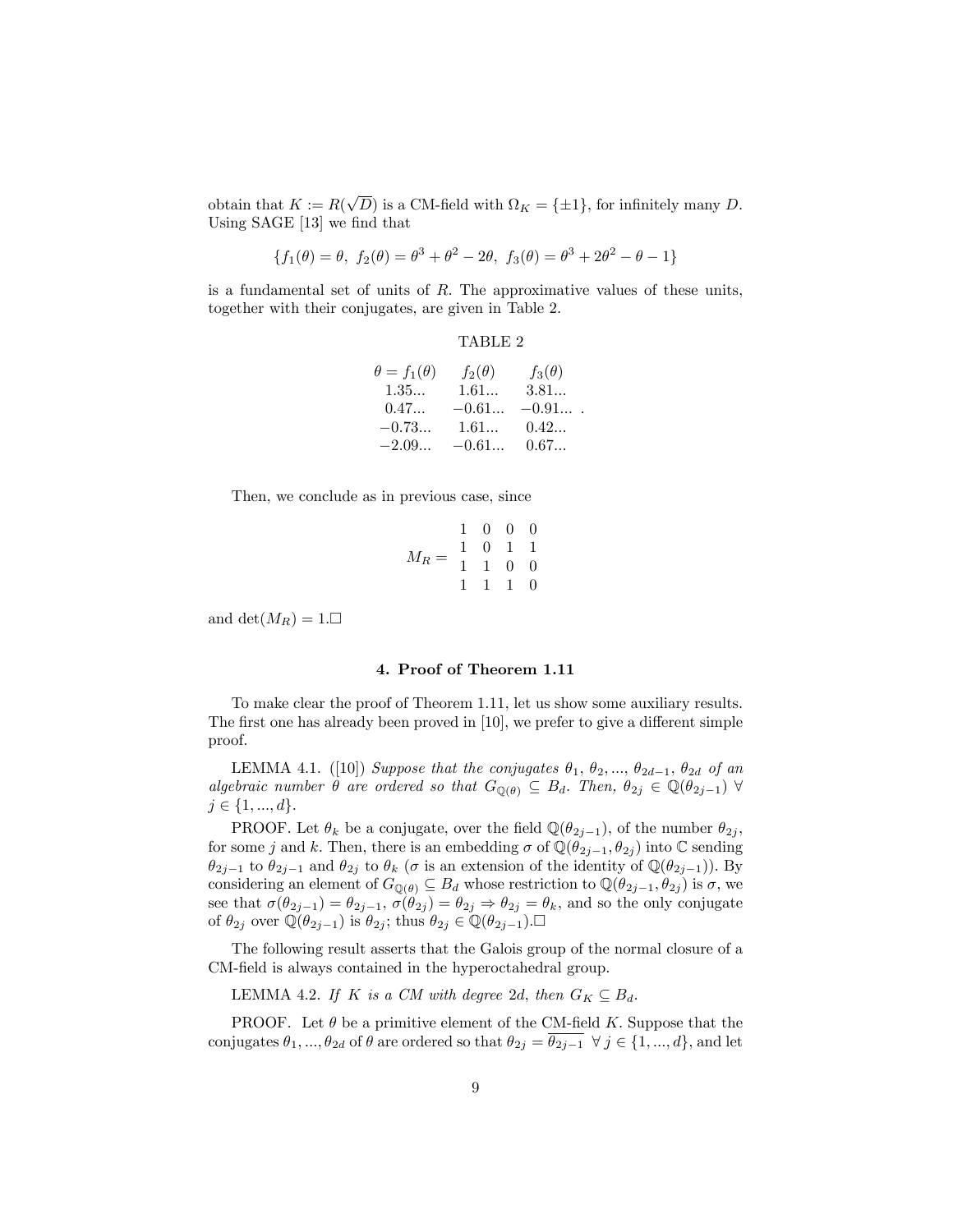$\sigma \in G_{\mathbb{Q}(\theta)}$  satisfying  $\sigma(\theta_{2j}) = \theta_{2l}$  (resp.  $\sigma(\theta_{2j}) = \theta_{2l-1}$ ), for some j and l. Since the restriction of  $\sigma$  to the CM-field  $\mathbb{Q}(\theta_{2i})$  commutes with complex conjugation, i. e.  $\sigma(\overline{\theta_{2j}}) = \overline{\sigma(\theta_{2j})}$ , we see that  $\sigma(\theta_{2j-1}) = \theta_{2l-1}$  (resp. that  $\sigma(\theta_{2j-1}) = \theta_{2l}$ ). In a similar manner we obtain when  $\sigma(\theta_{2j-1}) = \theta_{2l}$  (resp.  $\sigma(\theta_{2j-1}) = \theta_{2l-1}$ ), that  $\sigma(\theta_{2j}) = \theta_{2l-1}$  (resp.  $\sigma(\theta_{2j}) = \theta_{2l}$ ); thus  $G_{\mathbb{Q}(\theta)} \subseteq B_d$  and so  $G_K \subseteq B_d$ .

The lemma below may be viewed as a converse of Lemma 4.2.

LEMMA 4.3. Let  $K$  be a totally complex number field with degree 2d such that  $G_{\mathbb{Q}(\theta)} \subseteq B_d$  for some primitive element  $\theta$  of K, whose conjugates are ordered so that  $\theta_{2j} = \theta_{2j-1} \ \forall \ j \in \{1, ..., d\}$ . Then, K is a CM-field.

PROOF. Notice from Lemma 4.1 that  $\theta_{2j} \in \mathbb{Q}(\theta_{2j-1})$ , and so K is closed for complex conjugation. Set  $\theta := \theta_1$ , and let  $\varphi$  be an embedding of  $\mathbb{Q}(\theta)$  into  $\mathbb{C}$ , sending  $\theta$  to some  $\theta_{2j}$  (resp. some  $\theta_{2j-1}$ ). By considering an element of  $G_{\mathbb{Q}(\theta)}$ , whose restriction to K is  $\varphi$ , we deduce that  $\varphi(\overline{\theta}) = \varphi(\theta_2) = \theta_{2j-1} = \overline{\theta_{2j}}$  (resp.  $\varphi(\overline{\theta}) = \varphi(\theta_2) = \theta_{2j} = \overline{\theta_{2j-1}}$ ,  $\varphi(\overline{\theta}) = \overline{\varphi(\theta)}$ , and so  $\varphi$  commutes with complex conjugation. Hence, K is a CM-field. $\square$ 

The following result is an analogue of Theorem 1.3 (ii), in terms of reciprocal generators.

LEMMA 4.4. Let  $\alpha$  be a reciprocal integer generating a CM-field K. If  $\alpha \notin$  $\Omega_K,$  then the degree of  $\alpha$  is a multiple of 4, and there is a totally positive reciprocal integer  $\beta \in R_K$  such that  $\alpha^2 = \zeta \beta$  and  $\zeta \in \Omega_K \setminus \{1\}.$ 

PROOF. Let  $\alpha_1 := \alpha, ..., \alpha_{2d}$  be the conjugates of  $\alpha$ , ordered so that  $\alpha_{2i} =$  $\overline{\alpha_{2j-1}} \forall j \in \{1, ..., d\}$ . Then, similarly as in the proof of Theorem 1.3 (ii) (see [3]), we have that the conjugates of  $\alpha$ , over  $R_K$ , are  $\alpha$  and  $\overline{\alpha}$ , and so the conjugates of the algebraic integer  $\beta := |\alpha|^2 \in R_K$  (over  $\mathbb{Q}$ ) are the numbers  $|\alpha_1|^2$ ,  $|\alpha_3|^2$ , ...,  $|\alpha_{2d-1}|^2$ . It follows that there is no  $j \in \{1, ..., d\}$  such that  $|\alpha_{2j-1}|^2 = 1$ , since otherwise all conjugates of  $\alpha$  belong to the unit circle and so, by Kronecker's theorem,  $\alpha \in \Omega_K$ . Hence, if  $\alpha_k$  is a conjugate of  $\alpha$ , then so are all the distinct numbers  $\alpha_k$ ,  $\overline{\alpha_k}$ ,  $1/\alpha_k$  and  $1/\overline{\alpha_k}$ , and consequently  $1/\beta$  is a conjugate of  $\beta$ ; thus  $\beta$  is a totally positive reciprocal integer (having even degree), the degree of  $R_K$ is even, and so the degree of K is a multiple of 4. Moreover, since  $\beta$  is a unit and the conjugates of the algebraic integer  $\alpha^2/\beta \in K$  are the numbers  $\alpha_1^2/|\alpha_1|^2$ ,...,  $\alpha_{2d}^2/\left|\alpha_{2d}\right|^2$ , which are all of modulus 1, we have again by Kronecker's theorem, that  $\alpha^2/\beta \in \Omega_K$  and so  $\alpha^2 = \zeta \beta$ , for some  $\zeta \in \Omega_K \setminus \{1\}$ .

The lemma below allow us to obtain a complete answer to 1.10 in the quartic case.

LEMMA 4.5. A quartic CM-field, having a unit primitive element, is generated by a reciprocal integer.

PROOF. Let  $K$  be a quartic CM-field having a unit generator. It is clear when there is a quartic element  $\zeta \in \Omega_K$  that the cyclotomic field K is generated by the reciprocal integer  $\zeta$ . Notice also, when  $\Omega_K = {\pm 1}$ , that Corollary 1.6 yields  $K = \mathbb{Q}(i\sqrt{f_K})$ , where the fundamental unit  $f_K$  of  $R_K$  has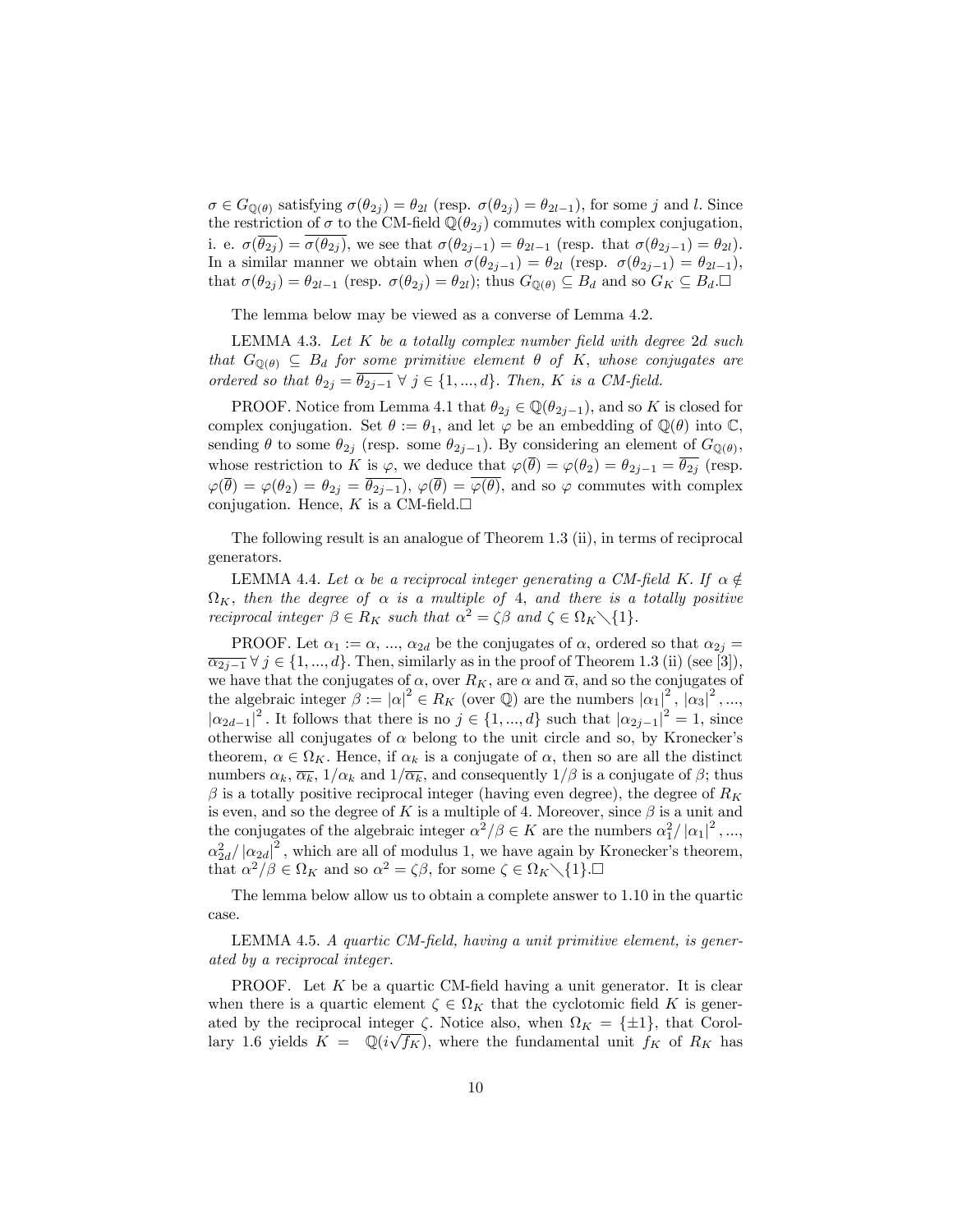norm 1. Hence,  $1/ f_K$  is a conjugate of  $f_K$ , the conjugates of  $i\sqrt{f_K}$  are  $i\sqrt{f_K}$ ,  $-i\sqrt{f_K}, i/\sqrt{f_K}, -i/\sqrt{f_K} = 1/i\sqrt{f_K}$ , and so  $i\sqrt{f_K}$  is a reciprocal integer generating K. Finally, suppose that there is a quadratic element  $\zeta \in \Omega_K$ . Then, the minimal polynomial of  $\zeta$  over  $R_K$  is  $(x - \zeta)(x - \overline{\zeta}) \in \mathbb{Z}[x]$ , and since the real quadratic number  $f_K^2$  is a reciprocal integer generating  $R_K$ , we deduce that the conjugates of  $\zeta f_K^2$  are the four distinct numbers  $\zeta f_K^2$ ,  $\overline{\zeta} f_K^2$ ,  $\zeta/f_K^2$ ,  $\overline{\zeta}/f_K^2 = 1/\zeta f_K^2$ , and so  $\zeta f_K^2$  is a reciprocal integer generating  $K.\Box$ 

REMARK. We may also deduce from Lemma 4.5 the following answer to 1.1: A non-normal quartic CM-field has no unit primitive element. Indeed, let K be a quartic CM-field, and suppose that  $K$  has a unit generator. Then, Lemma 4.5 asserts that K is generated by a reciprocal integer, say  $\alpha$ . If  $\overline{\alpha} \neq 1/\alpha$ , then K is a normal extension of Q, because the conjugates of  $\alpha$  are  $\alpha$ ,  $1/\alpha$ ,  $\overline{\alpha}$ ,  $1/\overline{\alpha}$ . Otherwise,  $\overline{\alpha} = 1/\alpha$ , there is a conjugate  $\alpha'$  of  $\alpha$  such that  $\alpha' \notin {\alpha, 1/\alpha}$ , and so the conjugates of  $\alpha$ , are  $\alpha$ ,  $1/\alpha$ ,  $\alpha'$ ,  $1/\alpha'$ . It follows, in this last case, from the relation  $\alpha' \notin {\alpha, 1/\alpha, \alpha'}$ , that  $\alpha' = 1/\alpha'$ , the conjugates of  $\alpha$  belong to the unit circle ( $\alpha$  is a root of unity by Kronecker's theorem) and so the field K is (cyclotomic) normal.

**PROOF OF THEOREM 1.11** (i) Let  $K$  be a non-cyclotomic totally complex number field, having a unit generator with degree  $2d$ , where d is odd. The direct implication, in Theorem 1.11, follows trivially from the introduction and the first assertion in Lemma 4.4, because  $K$  is not cyclotomic and  $2d$  is not a multiple of 4. Notice also, from Lemma 4.2, that the condition  $G_K \subseteq B_d$  is always true, when  $K$  is CM.

To prove the converse, suppose that K is not CM and  $G_K \subseteq B_d$ . Let  $\theta$  be a primitive element of K such that  $G_{\mathbb{Q}(\theta)} \subseteq B_d$ , for an appropriate ordering, say  $\theta_1, \theta_2, ..., \theta_{2d-1}, \theta_{2d}$ , of the conjugates of  $\theta$ . It follows by Lemma 4.3 that there is  $j \in \{1, ..., d\}$  such that  $\theta_{2j} \neq \overline{\theta_{2j-1}}$ .

To simplify the notation we may suppose, without loss of generality, that  $j =$ 1; since any conjugate of a reciprocal integer is reciprocal, and each conjugate of K satisfies the same assumptions as K. Let  $\alpha_1$  be a complex Pisot unit generating  $K$ ; such an element exists from Theorem 1.3 (ii), since  $K$  is not CM (this does not also affect the supposition  $j := 1$ ). Let  $\alpha_1, \alpha_2, ..., \alpha_{2d-1}, \alpha_{2d}$ , be the corresponding conjugates of  $\alpha_1$ . Then,  $\theta_2 \neq \overline{\theta_1} \Rightarrow \alpha_2 \neq \overline{\alpha_1}$ , and we have from Lemma 4.1 that  $\alpha_{2j} \in \mathbb{Q}(\alpha_{2j-1})$   $\forall j \in \{1, ..., d\}$ . Let c the unique element of  $\{3, ..., n\}$  such that  $\overline{\alpha_1} = \alpha_c$ , and consider the algebraic integer  $\eta_1 := \alpha_1/\alpha_2 \in K$ . Then, the corresponding conjugates of  $\eta_1$  are

$$
\eta_1, \eta_2 := \alpha_2/\alpha_1 = 1/\eta_1, ..., \eta_{2d-1} := \alpha_{2d-1}/\alpha_{2d}, \eta_{2d} := \alpha_{2d}/\alpha_{2d-1},
$$

and so  $\eta_1$  is a reciprocal integer.

Now, we claim that  $\eta_1$  is a primitive element of K. Indeed, let s be the degree of  $\eta_1$  (over  $\mathbb{Q}$ ) and let t be the degree of  $\alpha_1$  over  $\mathbb{Q}(\eta_1)$ . Then,  $st = 2d$ and the claim follows immediately when  $t = 1$ . Now, assume on the contrary that  $t \ge 2$ . Then,  $\eta_1$  is repeated t times in set  $\{\eta_1, \eta_2, ..., \eta_{2d}\}$ , and if  $\alpha_1/\alpha_2 =$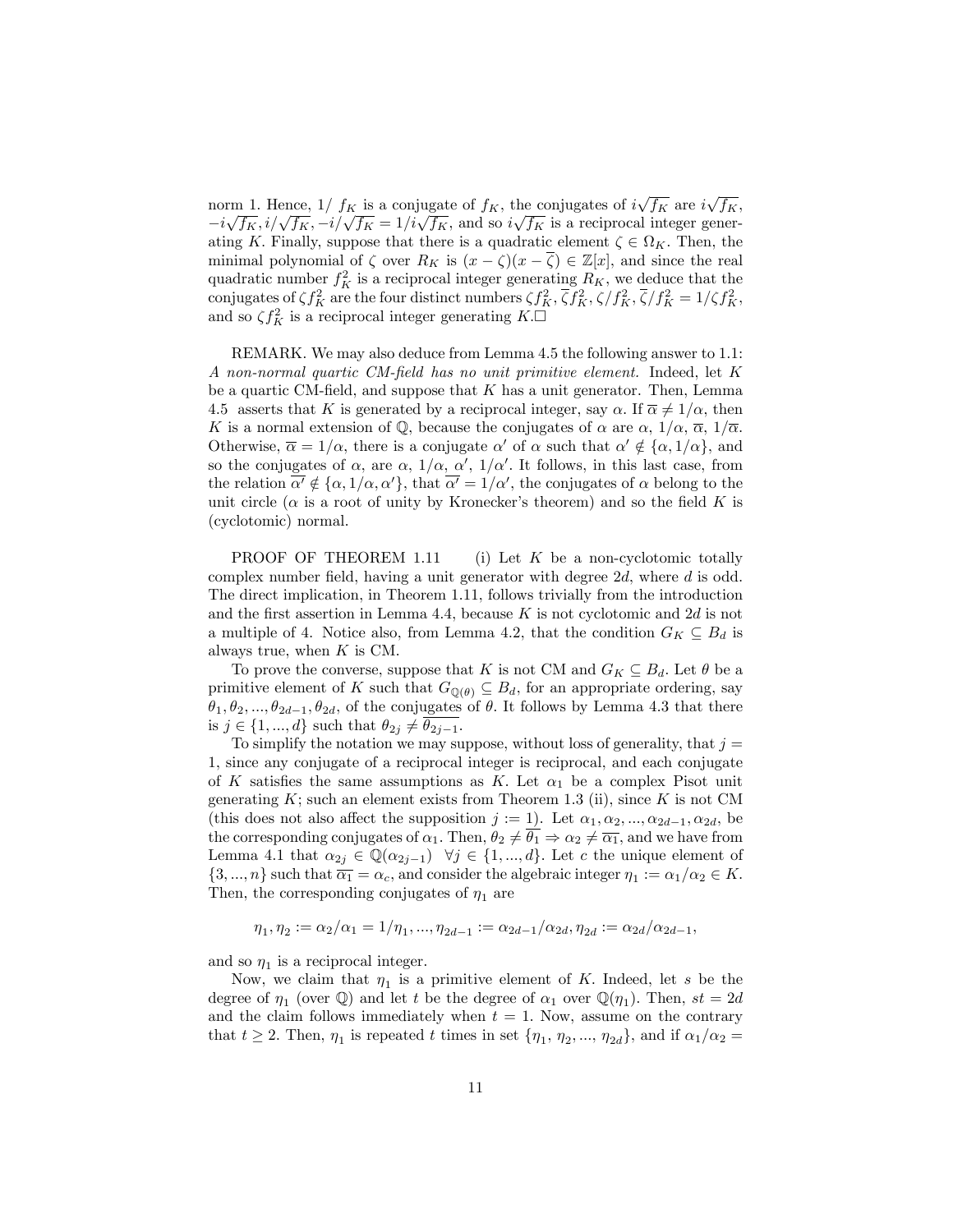$\eta_l = \alpha_l/\alpha_v$  for some  $l \in \{2, ..., 2d\}$  and  $v \in \{l - 1, l + 1\}$ , then  $\alpha_1\alpha_v = \alpha_l\alpha_2$ ,  $1 \leq |\alpha_1\alpha_v| = |\alpha_l\alpha_2|$ , because  $\alpha_1$  is a complex Pisot number, and so  $1 < |\alpha_l|$ ; thus  $\alpha_l = \overline{\alpha_1}$ ,  $l = c$  and  $t = 2$ . Hence,  $s = d$  and this last equality leads to a contradiction, because d is odd and the degree s of the reciprocal integer  $\eta_1$  is even  $(|\eta_1| > |\alpha_1| > 1 \Rightarrow \eta_1 \neq \pm 1).$ 

(ii) From the introduction we know that the direct implication is true. To prove the converse, consider a primitive element  $\theta$  of the totally complex quartic field K and suppose that the conjugates  $\theta = \theta_1, \theta_2, \theta_3, \theta_4$  of  $\theta$  are ordered so that  $G_{\mathbb{Q}(\theta)} \subseteq B_2$ . Recall, by Lemma 4.1, that  $\theta_2 \in \mathbb{Q}(\theta_1)$  and  $\theta_4 \in \mathbb{Q}(\theta_3)$ . Notice also that Lemma 4.5 yields that  $K$  may be generated by a reciprocal integer, when it is CM. This happens, in particular when  $\theta_2 = \overline{\theta_1}$ , because in that case  $\theta_4 = \overline{\theta_3}$ , and so from Lemma 4.3 K is CM. Suppose, now, that K is non-CM (so  $\theta_2 \neq \overline{\theta_1}$ , and set for instance  $\theta_3 = \overline{\theta_1}$ . Then,  $\theta_4 = \overline{\theta_2}$ , and Theorem 1.3 (ii) gives that there is complex Pisot unit  $\alpha$  generating K. Let  $\alpha_1 = \alpha$ ,  $\alpha_2$ ,  $\alpha_3$ ,  $\alpha_4$  be the corresponding conjugates of  $\alpha$ . Then,  $\alpha_2 \in \mathbb{Q}(\theta_2) = \mathbb{Q}(\theta_1) = \mathbb{Q}(\alpha_1), \ \alpha_3 = \overline{\alpha_1}$ , and  $\alpha_4 = \overline{\alpha_2} \in \mathbb{Q}(\theta_3) = \mathbb{Q}(\alpha_3)$ . Now, we claim, similarly as in the proof of Theorem 1.11 (i), that the reciprocal integer  $\eta := \alpha_1/\alpha_2$ , whose conjugates are

$$
\alpha_1/\alpha_2, \alpha_2/\alpha_1 = 1/\eta, \alpha_3/\alpha_4 = \overline{\eta}, \alpha_4/\alpha_3 = 1/\overline{\eta},
$$

is a generator of K. Indeed, assuming on the contrary, we have that  $\eta$  is quadratic, since  $|\alpha_1| > 1 > |\alpha_2|$  and so  $|\eta| > 1 > |1/\eta|$ . Moreover,  $\eta$  is real, as  $\eta = \overline{\eta}$ . It follows from the relations  $\mathbb{Q} \subset \mathbb{Q}(\eta) \subset \mathbb{Q}(\eta)(\alpha) = \mathbb{Q}(\alpha)$ , that  $\alpha$  is quadratic over  $\mathbb{Q}(\eta)$ , the minimal polynomial of  $\alpha$ , over the real field  $\mathbb{Q}(\eta)$ , is  $(x - \alpha)(x - \overline{\alpha}) = (x - \alpha_1)(x - \alpha_3)$ , and so the minimal polynomial of  $\alpha_2$ , over  $\mathbb{Q}(\eta)$ , is  $(x - \alpha_2)(x - \overline{\alpha_2}) = (x - \alpha_2)(x - \alpha_4)$ . Hence, K is a totally non-real quadratic extension of the totally real field  $\mathbb{Q}(\eta)$ , and this last assertion leads to a contradiction, since  $K$  is supposed to be non-CM.

(iii) Let K be a CM-field with  $\Omega_K = \{\pm 1\}$ . Suppose that there is a reciprocal integer  $\alpha$  generating K. Then, the second assertion in Lemma 4.4 implies that there is a totally positive reciprocal integer  $\beta \in R_K$  such that  $\alpha^2 = -\beta$ . Hence, the degree of  $\beta$  is the half of the degree of  $\alpha$ ,  $\beta$  is a primitive element of  $R_{\mathbb{Q}(\alpha)}$ and  $K = \mathbb{Q}(\alpha) = \mathbb{Q}(i\sqrt{\beta})$ . The converse follows trivially from the fact that  $i\sqrt{\beta}$  is a reciprocal integer generating the CM-field  $\mathbb{Q}(i\sqrt{\beta})$ , when  $\beta$  is a totally positive reciprocal integer. $\Box$ 

Acknowledgment. We thank the referee for his valuable suggestions about the presentation of this manuscript and Lemma 3.1.

## References

[1] C. Batut, D. Bernardi, H. Cohen and M. Olivier, User's Guide to PARI-GP, Version 2.5.1, (2012).

[2] M. J. Bertin, A. Decomps-Guilloux, M. Grandet-Hugot, M. Pathiaux-Delefosse and J. P. Schreiber, Pisot and Salem numbers, Birkhäuser Verlag Basel, (1992).